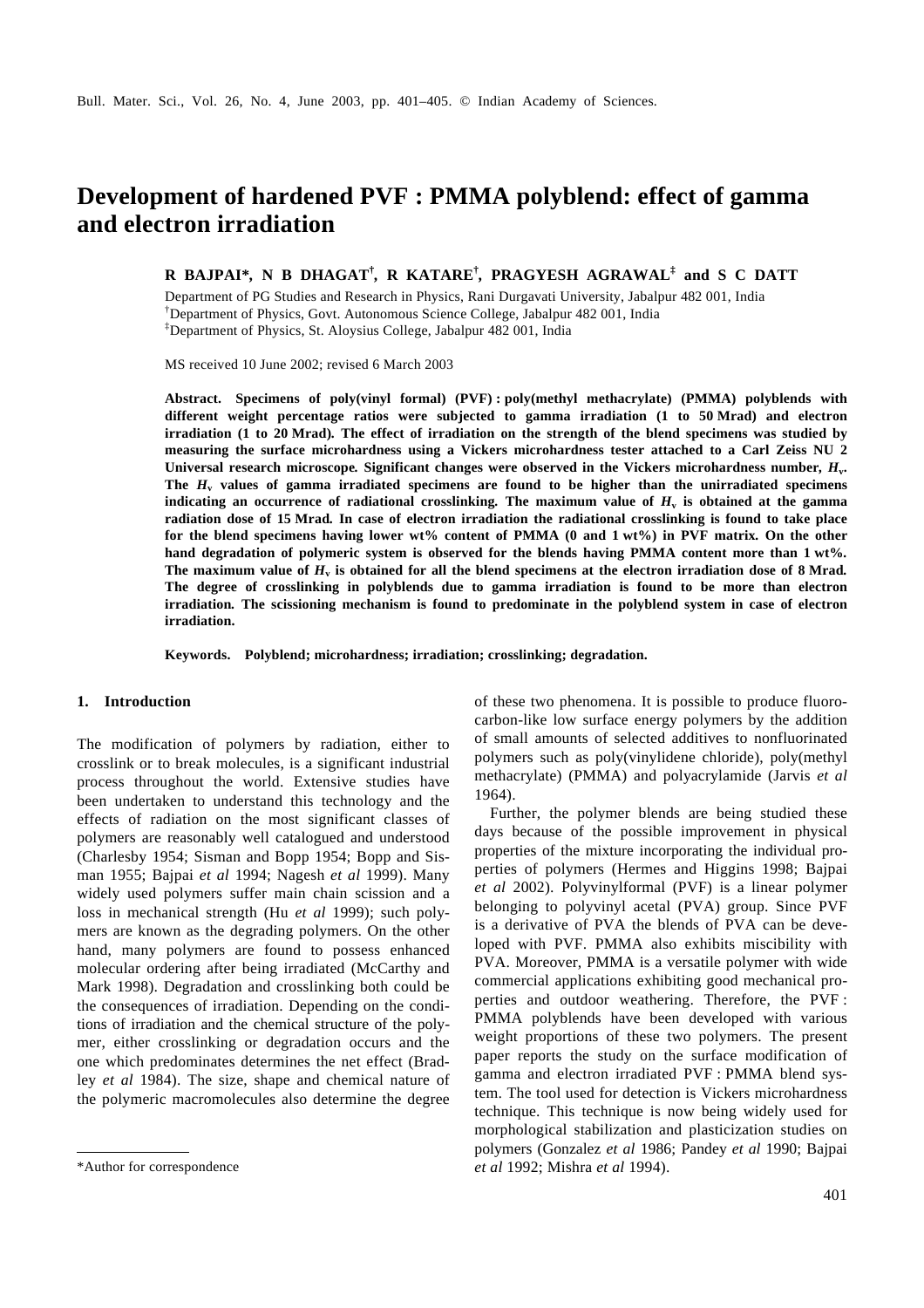# **2. Experimental**

The solution cast technique (Agrawal *et al* 1996) has been utilized for preparing the blends of PVF and PMMA. Polymer granules of PVF and PMMA of low molecular weight grade (BDH, England) were supplied by M/s Chemical Agencies, Mumbai. The glass transition temperature of both PVF and PMMA is 105°C. The two polymers in selected weight proportions were dissolved in mixture of benzene : ethanol  $(3:2)$  at 40 $^{\circ}$ C. The solution was poured in glass moulds and solvent was evaporated at 40 $^{\circ}$ C to yield specimens of size  $1 \times 1$  sq cm and 1 mm thickness.

#### 2.1 *Gamma irradiation*

The gamma irradiation of the square shaped, 1 mm thick, specimens was carried out at the University Science Instrumentation Centre (USIC), Nagpur University, Nagpur. "Co 60 Gamma Chamber-900" was used as the irradiation source. Samples were irradiated with various doses ranging from 1 to 50 Mrad (1, 3, 5, 10, 15, 20, 25, 30 and 50 Mrad). The average irradiation dose rate was 0⋅35 Mrad/h.

## 2.2 *Electron irradiation*

The electron irradiation of the specimens was carried out at the Isotope Division of Bhabha Atomic Research Centre (BARC), Mumbai. An Industrial Electron Accelerator  $(ILU-6-M<sub>3</sub>$  type), with an electron beam of energy of 2 MeV was used as the radiation source. The average dose delivered was 5 Mrad when 3,250 pulses were given at a pulse rate of 10 pulses/s.

#### 2.3 *Analytical procedure*

The irradiated specimens were indented at room temperature by a mhp-160 microhardness tester with a Vickers diamond pyramid indenter having a square base and 136° pyramid angle, attached to a Carl Zeiss NU 2 Universal research microscope. The indenting load ranged from 60 to 100 g. This was the saturation load range for the blends at the concentration ratios under examination. The diameters of indentation were measured by a micrometer eyepiece with an objective of magnification (12⋅5  $\times$ ). The Vickers hardness number,  $H_v$ , was calculated from the relation

 $H_v = 1.854$  *L*/*d*<sup>2</sup> (kg/mm<sup>2</sup>),

where *L* is load (kg) and *d* the diameter of indentation (mm). For each test the duration of indentation was 30 s. For each load at least five indentations were made at different points of the specimen, and the average  $H<sub>v</sub>$  was computed. During the test the specimens were kept strictly horizontal and rigid.

#### **3. Results and discussion**

#### 3.1 *Effect of composition*

Figure 1 depicts the variation of Vickers microhardness number,  $H_v$ , with various weight percentages of PMMA in the blends of PVF : PMMA at a saturation load of 80 g. It is seen that  $H_v$  gradually increases with increasing content of PMMA in the range of 1 to 7 wt%. The value of  $H<sub>v</sub>$  increases with increasing value of load up to 80 g. The graph is plotted using the load of 80 g as at and beyond this value of load the microhardness of the specimen becomes independent of load and attains a level of saturation. The increasing PMMA content in this polymeric system causes an increase in stiffness, i.e. PMMA up to 7 wt% toughens the blends as depicted by the increase in the value of  $H_v$ . All the polyblends studied have higher  $H<sub>v</sub>$  values than the pure PVF. Further, the blends in pellet form were clear and transparent. This indicates the miscibility of PVF and PMMA in the selected composition ratios. The miscibility of the two polymers in the blend can also be detected from the microhardness measurements, as the value of  $H<sub>v</sub>$  of blend increases with increase in content of PMMA in the blend up to 7 wt% indicating progressive mixing of PMMA in PVF.

PMMA which has higher mechanical strength as compared to pure PVF, imparts mechanical strength to PVF. The polyblend so formed has increased microhardness and thus hardened PVF : PMMA polyblends are produced. Thus, the two polymers are also mechanically compatible as revealed from microhardness studies up to the blending ratio of 93 : 7 (PVF : PMMA). Addition of PMMA up to 7 wt% develops crosslinks with PVF molecules, thus



**Figure 1.** Variation of  $H_v$  with different wt% of PMMA in PVF : PMMA polyblend specimens at the saturation load of 80 g.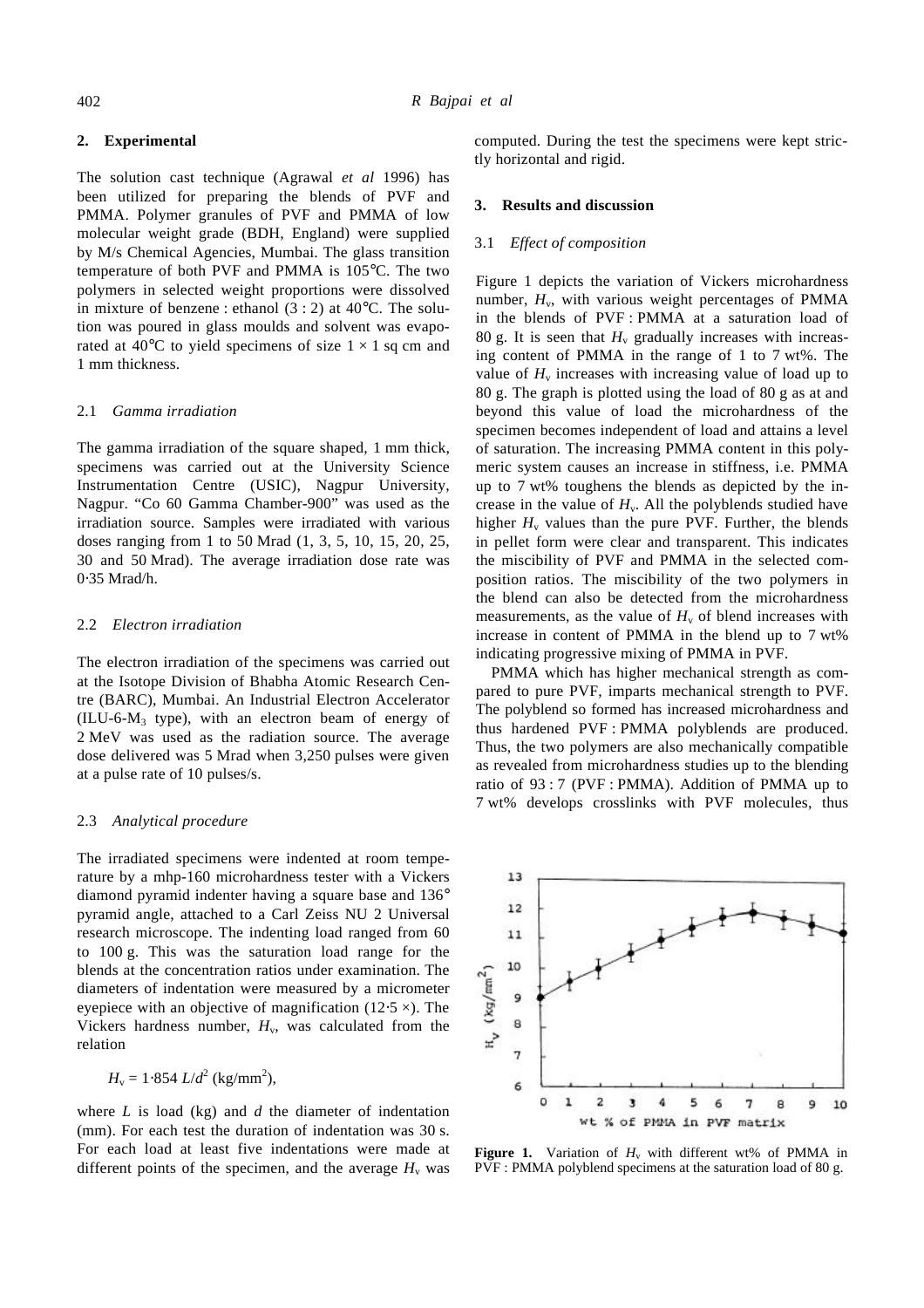resulting in hardened blends. Addition of PMMA beyond 7 wt% in the blend tends to slightly decrease the  $H_v$  value at different loads. However, this effect tends to get stabilized beyond 8 wt% and up to 10 wt% of PMMA in the blend, thus increasing PMMA beyond 7 wt% slightly softens the blend. This indicates that the miscibility of two polymers above this composition range decreases and slightly phase separated systems are developed exhibiting decreased value of  $H_v$ . Moreover, this effect is slightly observed only up to 10 wt% of PMMA in the blend. Hence, the optimum desired ratio of PVF : PMMA for toughened blends is 93 : 7. PMMA acts as hardener to PVF in this composition range.

#### 3.2 *Effect of gamma irradiation*

Figure 2 exhibits the effect of various doses of gamma radiation ranging from 0 to 50 Mrad on the surface microhardness of pure PVF and PVF : PMMA polyblends at the saturation load of 60 g. It is observed that the  $H_v$ values for both pure PVF and polyblends are higher than the corresponding  $H_v$  values of the unirradiated (0 Mrad)



**Figure 2.** Variation of  $H_v$  with various doses of gamma irradiation at a saturation load of 60 g for pure PVF and blend specimens of PVF : PMMA with different weight percentage ratios ( $\Delta$ , 100 : 0; O, 99 : 1;  $\Box$ , 97 : 3; +, 95 : 5 and  $\bullet$ , 93 : 7).

specimens. This clearly indicates an overall hardening of specimens when exposed to gamma irradiation which imparts radiational crosslinking. However, increasing and decreasing nature of  $H<sub>v</sub>$  with increasing dose beyond 1 Mrad is obtained for all the specimens. These  $H<sub>v</sub>$  values of the irradiated specimens are still higher than the unirradiated specimens. For pure PVF specimens, the value of  $H<sub>v</sub>$  increases with dose in the range of 0 to 30 Mrad. This increasing microhardness of pure PVF with gamma irradiation induces crosslinking in PVF which is otherwise soft polymer. The gradual increase in crosslinking with irradiation suggests increase in molecular ordering of PVF. This radiational effect on PVF is maximum at the dose level of 20 Mrad, which then saturates up to 30 Mrad. Beyond 30 Mrad, the value of  $H<sub>v</sub>$  decreases up to the dose of 50 Mrad. This decrease at a higher dose of irradiation indicates the degradation due to scissioning which destroys crosslinking density. However, the extent of this degradation at 50 Mrad is only with respect to the irradiated PVF specimens and not with respect to the unirradiated pure PVF.

Considering the effect of gamma irradiation on the microhardness of PVF : PMMA polyblends, it is evident that out of the four polyblends  $(99:1, 97:3, 95:5)$  and 93 : 7) shown in figure 1 the polyblends with 1 and 3 wt% PMMA exhibit higher  $H_v$  values up to the dose of 5 Mrad as compared to pure PVF, whereas polyblends with 5 and 7 wt% PMMA show this increased microhardness level when irradiated up to the dose level of 10 and 15 Mrad, respectively. Analysing the increasing and decreasing profiles of the irradiated polyblends, it can be observed that in all the polyblends, the value of microhardness fluctuates with the varying radiation dosage. This variation of microhardness can be explained with the help of formation of radiational crosslinks and scissioning phenomenon.

The toughening character of PVF : PMMA polyblends with increasing content of PMMA up to 7 wt% due to blending which strengthens the polyblends and also indicated by the value of  $H_v$  at 0 Mrad is found to further strengthen with gamma radiation up to the lower dose range of 3 Mrad. This radiational hardening of blends is due to crosslinking between the two polymers. This crosslinking increases with dose up to 3 Mrad as well as with increasing content of PMMA in the blends. PMMA is known to be a typical degradable polymer (Charlesby and Ross 1954) and its main chain suffers random degradation as a result of exposure to irradiation. However, some evidence of crosslinking in the blends of PMMA and some other polymers is available in literature (Wang *et al* 1989; Zhang *et al* 1991). Hence, the above results of PVF : PMMA blends are also suggestive of occurrence of radiation-induced crosslinking. The lower dose level range for this hardening character in the polyblends increases with PMMA content as observed to be 10 and 15 Mrad for 5 and 7 wt% PMMA polyblends, respectively. Ano-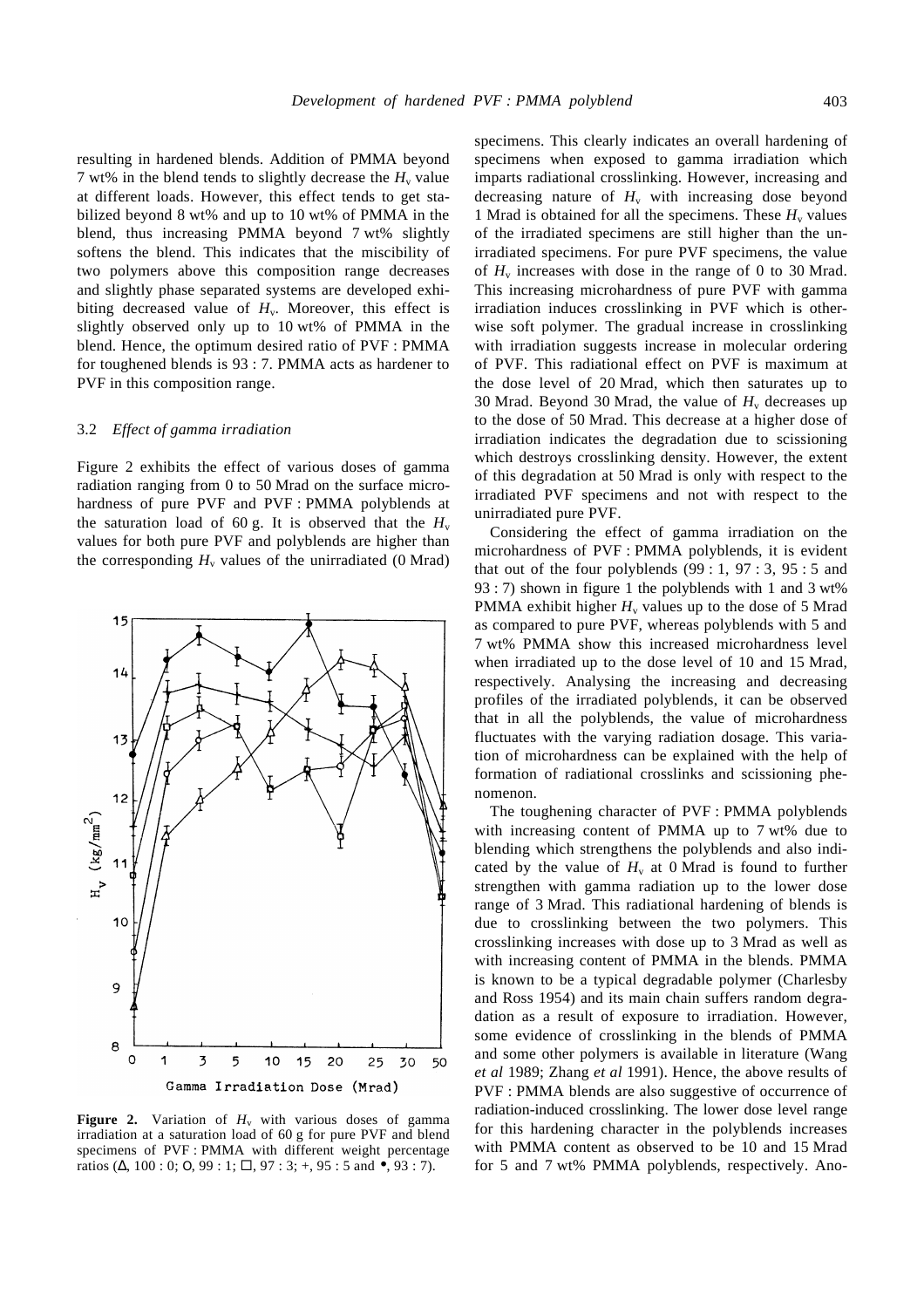ther remarkable fact observed for the radiational hardening for all the studied PVF : PMMA polyblends is that the maximum microhardness is found at the dose of 15 Mrad. This is the dose level at which density of developed crosslinks in the PVF : PMMA polyblends is the highest. Irradiation of these specimens at higher doses, i.e. beyond 15 Mrad, destroys these crosslinks in the blends as the degradative effect of PMMA starts dominating in the polyblends. This feature also receives support from the fact that the radiational degradation is more prominent in the polyblends with slightly higher PMMA content, i.e. for 5 and 7 wt% specimens. The slight decrease in the value of  $H_v$  between the dose range of 3 and 10 Mrad is attributed to loosening of the crosslinks developed at 3 Mrad, hence softening of polyblends. The stronger crosslinks are developed at the dose of 15 Mrad providing hardened blends. The degradative effect beyond 15 Mrad is an outcome of molecular chain scissioning of the polymeric molecules which reduces the average molecular weight of the blended system (Bradley 1984), consequently,  $H_v$  decreases. The slight increase in the value of  $H_v$  between 20 and 30 Mrad for polyblends with 1 and 3 wt% PMMA seems to be only superficial effect on these specimens.

## 3.3 *Effect of electron irradiation*

Figure 3 illustrates the variation of  $H_v$  with electron irradiation dose at the load of 60 g for pure PVF and different PVF : PMMA blend specimens. For pure PVF specimens (100 : 0), initially,  $H<sub>v</sub>$  increases with increasing dose of electron irradiation in the lower dose range of 0 to 2 Mrad, indicating a clear evidence of radiational hardening due to crosslinking of PVF chains. Beyond 2 Mrad,  $H<sub>v</sub>$  value decreases gradually to a small extent up to the dose level of 7 Mrad; however, these values are still higher than the unirradiated PVF specimens (0 Mrad). Finally, the microhardness of PVF specimens again shows an increasing trend beyond 7 Mrad and exhibits maximum  $H<sub>v</sub>$  value at 8 Mrad. It may, therefore, be concluded from the above observations that, in general, pure PVF specimens exhibit radiational crosslinking when exposed to electron irradiation and gets hardened. The decreasing trend in the value of  $H<sub>v</sub>$  in the dose range of 2 to 7 Mrad, is attributed to the loosening of crosslinks; however, this effect is still contributory for the hardening of specimens due to radiation when compared to the unirradiated specimens. It is only the degree of crosslinks which varies. The maximum crosslinking is observed at 8 Mrad. Pure PVF is, therefore, a polymer which is conducive for radiational crosslinking in the specified dose of irradiation.

The  $H_v$ -dose profile varies with the composition of the blend specimen. Initially, the value of  $H<sub>v</sub>$  increases with electron irradiation dose up to 2 Mrad for the blend specimens of 1 and 3 wt% of PMMA. The value of  $H_v$  for these specimens are greater than those of the unirradiated specimens (0 Mrad). However,  $H_v$  decreases with the dose beyond 2 Mrad and this decrease continues up to 7 Mrad for these two blend specimens. Moreover, value of  $H<sub>v</sub>$  is higher for 1 wt% of PMMA blend specimens as compared to the unirradiated ones. Thus specimens with 1 wt% of PMMA exhibits crosslinking due to electron irradiation at all the doses. However, the degree of crosslinking changes with the dose. Similar profile is obtained for the pure  $PVF (100:0)$  specimens. However, the value of  $H_v$  for these specimens is less as compared to the blend with 1 wt% PMMA. Similarly, radiation crosslinking is also observed for 3 wt% PMMA specimens up to 2 Mrad. However, beyond this dose the degradation effect is observed up to the dose of 7 Mrad. Further, crosslinking predominates at 8 Mrad and thereafter, scissioning is found to occur. Thus the polyblend of PVF : PMMA with 1 wt% PMMA exhibits radiational crosslinking and hardened blends are produced when specimens are exposed to electron radiation. This feature is attainable in the polyblends with 3 wt% PMMA only at 2 and 8 Mrad, at the other doses it is the degradative effect which is observed as the  $H_v$  values of irradiated specimens are less than the corresponding unirradiated polyblends.



**Figure 3.** Variation of  $H_v$  with various doses of electron irradiation at a saturation load of 60 g for pure PVF and blend specimens of PVF : PMMA with different weight percentage ratios ( $\Delta$ , 100 : 0; O, 99 : 1;  $\Box$ , 97 : 3; +, 95 : 5 and  $\bullet$ , 93 : 7).